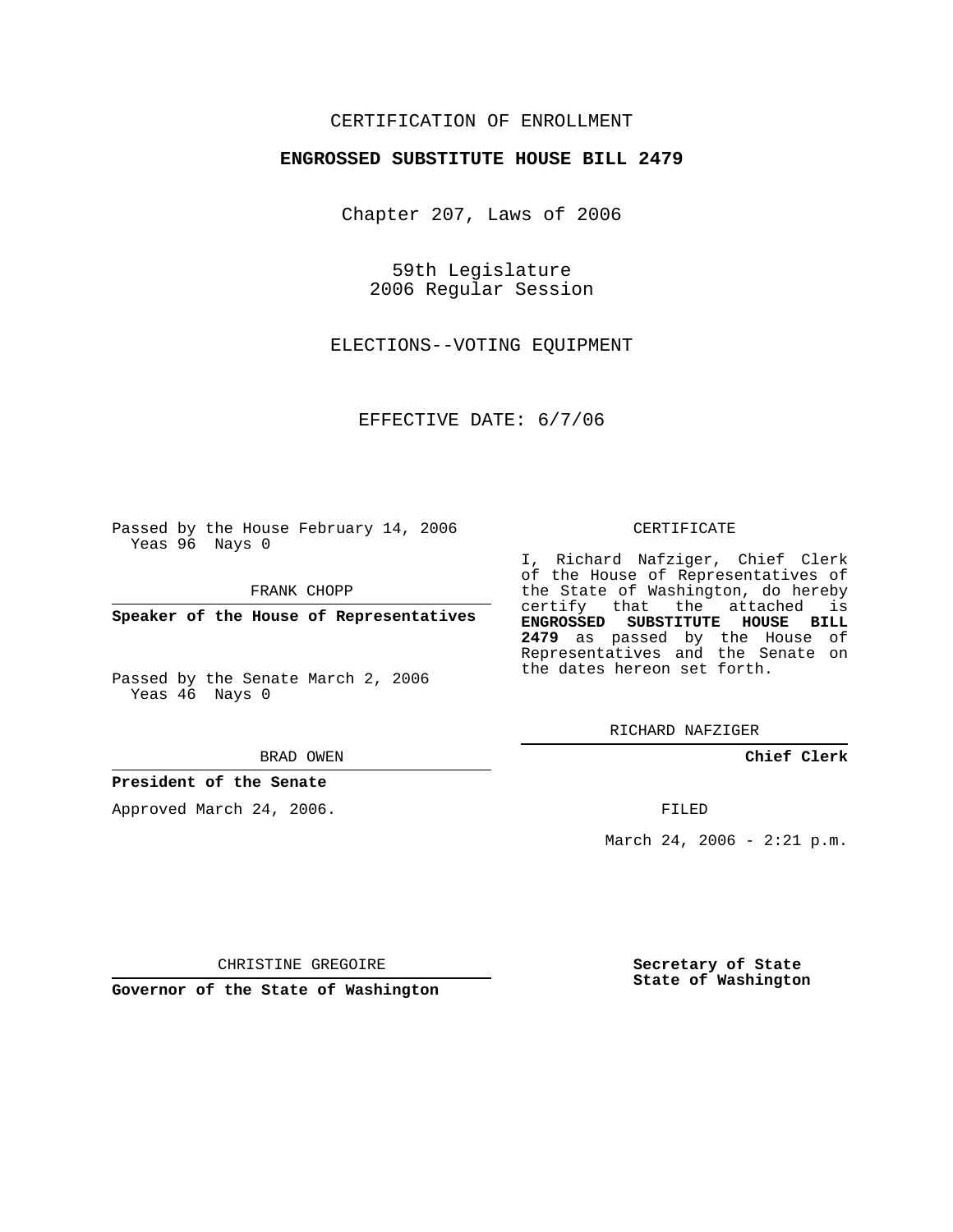# **ENGROSSED SUBSTITUTE HOUSE BILL 2479** \_\_\_\_\_\_\_\_\_\_\_\_\_\_\_\_\_\_\_\_\_\_\_\_\_\_\_\_\_\_\_\_\_\_\_\_\_\_\_\_\_\_\_\_\_

\_\_\_\_\_\_\_\_\_\_\_\_\_\_\_\_\_\_\_\_\_\_\_\_\_\_\_\_\_\_\_\_\_\_\_\_\_\_\_\_\_\_\_\_\_

Passed Legislature - 2006 Regular Session

## **State of Washington 59th Legislature 2006 Regular Session**

**By** House Committee on State Government Operations & Accountability (originally sponsored by Representatives Haigh, Nixon, Green, Hunt, Haler, Morrell and Upthegrove; by request of Secretary of State)

READ FIRST TIME 01/31/06.

 AN ACT Relating to voting equipment; amending RCW 29A.04.611, 29A.12.080, 29A.12.101, 29A.40.110, 29A.46.020, and 29A.46.110; and adding a new section to chapter 29A.46 RCW.

BE IT ENACTED BY THE LEGISLATURE OF THE STATE OF WASHINGTON:

 **Sec. 1.** RCW 29A.04.611 and 2004 c 271 s 151 are each amended to read as follows:

 The secretary of state as chief election officer shall make reasonable rules in accordance with chapter 34.05 RCW not inconsistent with the federal and state election laws to effectuate any provision of this title and to facilitate the execution of its provisions in an orderly, timely, and uniform manner relating to any federal, state, county, city, town, and district elections. To that end the secretary shall assist local election officers by devising uniform forms and procedures.

 In addition to the rule-making authority granted otherwise by this section, the secretary of state shall make rules governing the following provisions:

(1) The maintenance of voter registration records;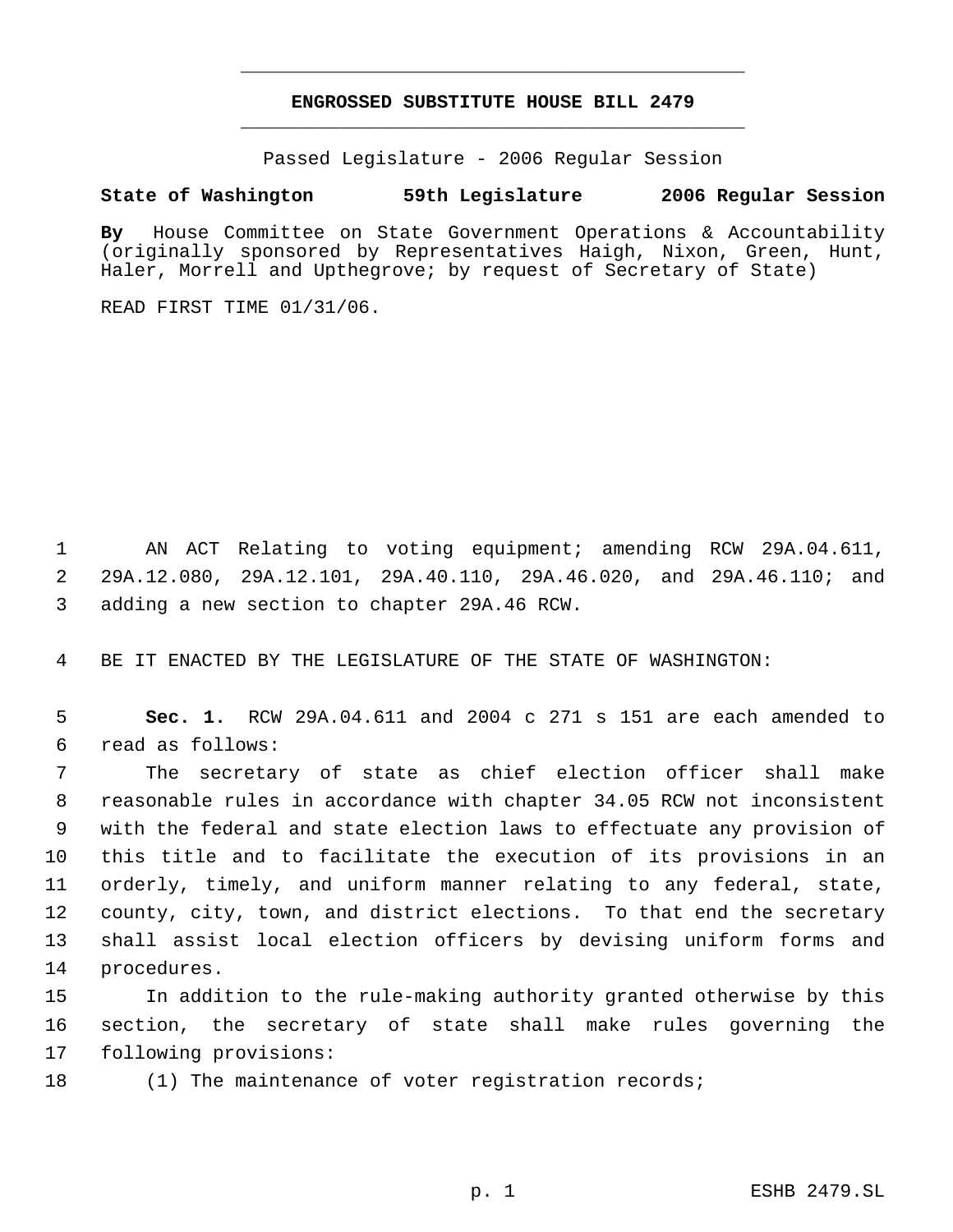(2) The preparation, maintenance, distribution, review, and filing of precinct maps;

(3) Standards for the design, layout, and production of ballots;

 (4) The examination and testing of voting systems for certification;

 (5) The source and scope of independent evaluations of voting systems that may be relied upon in certifying voting systems for use in this state;

 (6) Standards and procedures for the acceptance testing of voting 10 systems by counties;

 (7) Standards and procedures for testing the programming of vote tallying software for specific primaries and elections;

 (8) Standards and procedures for the preparation and use of each type of certified voting system including procedures for the operation 15 of counting centers where vote tallying systems are used;

 (9) Standards and procedures to ensure the accurate tabulation and canvassing of ballots;

 (10) Consistency among the counties of the state in the preparation of ballots, the operation of vote tallying systems, and the canvassing 20 of primaries and elections;

 (11) Procedures to ensure the secrecy of a voter's ballot when a small number of ballots are counted at the polls or at a counting center;

 (12) The use of substitute devices or means of voting when a voting device at the polling place is found to be defective, the counting of votes cast on the defective device, the counting of votes cast on the substitute device, and the documentation that must be submitted to the county auditor regarding such circumstances;

 (13) Procedures for the transportation of sealed containers of voted ballots or sealed voting devices;

 (14) The acceptance and filing of documents via electronic facsimile;

(15) Voter registration applications and records;

 (16) The use of voter registration information in the conduct of elections;

 (17) The coordination, delivery, and processing of voter registration records accepted by driver licensing agents or the department of licensing;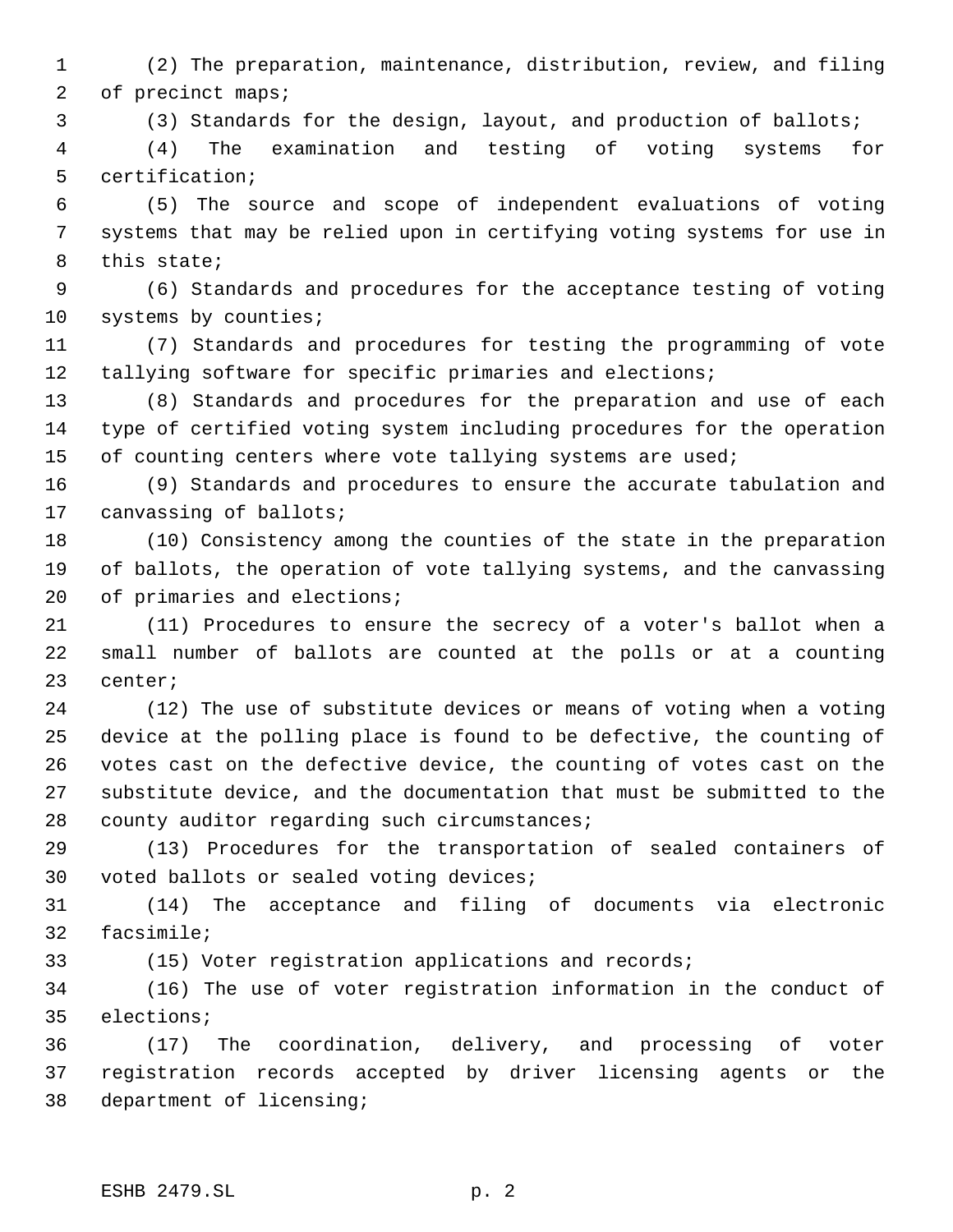(18) The coordination, delivery, and processing of voter registration records accepted by agencies designated by the governor to provide voter registration services;

 (19) Procedures to receive and distribute voter registration applications by mail;

 (20) Procedures for a voter to change his or her voter registration 7 address within a county by telephone;

 (21) Procedures for a voter to change the name under which he or she is registered to vote;

 (22) Procedures for canceling dual voter registration records and for maintaining records of persons whose voter registrations have been canceled;

 (23) Procedures for the electronic transfer of voter registration records between county auditors and the office of the secretary of state;

(24) Procedures and forms for declarations of candidacy;

 (25) Procedures and requirements for the acceptance and filing of 18 declarations of candidacy by electronic means;

 (26) Procedures for the circumstance in which two or more candidates have a name similar in sound or spelling so as to cause confusion for the voter;

(27) Filing for office;

(28) The order of positions and offices on a ballot;

(29) Sample ballots;

(30) Independent evaluations of voting systems;

(31) The testing, approval, and certification of voting systems;

(32) The testing of vote tallying software programming;

 (33) Standards and procedures to prevent fraud and to facilitate the accurate processing and canvassing of absentee ballots and mail ballots, including standards for the approval and implementation of 31 hardware and software for automated signature verification systems;

 (34) Standards and procedures to guarantee the secrecy of absentee ballots and mail ballots;

 (35) Uniformity among the counties of the state in the conduct of absentee voting and mail ballot elections;

 (36) Standards and procedures to accommodate out-of-state voters, overseas voters, and service voters;

(37) The tabulation of paper ballots before the close of the polls;

p. 3 ESHB 2479.SL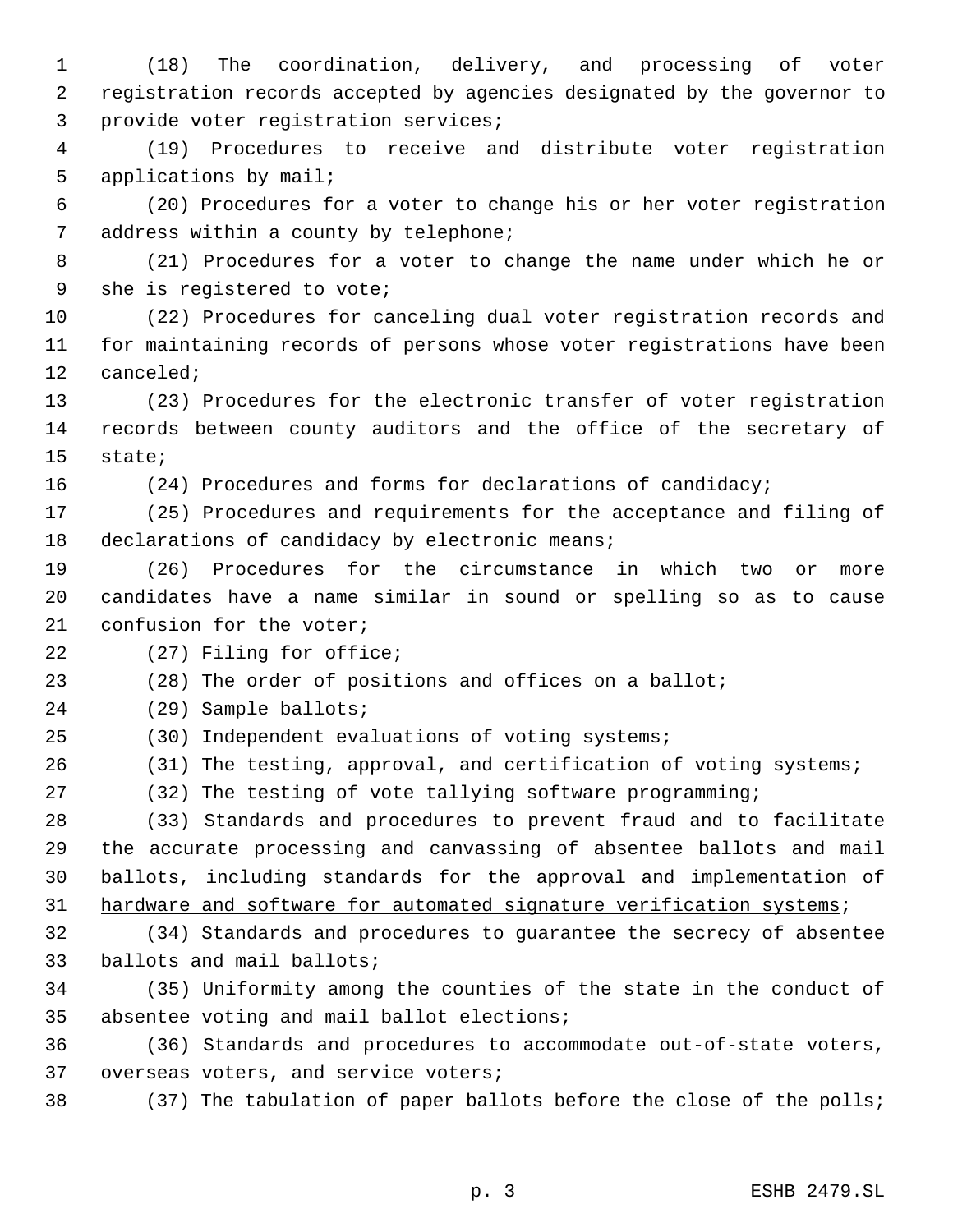(38) The accessibility of polling places and registration facilities that are accessible to elderly and disabled persons;

 (39) The aggregation of precinct results if reporting the results 4 of a single precinct could jeopardize the secrecy of a person's ballot; (40) Procedures for conducting a statutory recount;

 (41) Procedures for filling vacancies in congressional offices if the general statutory time requirements for availability of absentee ballots, certification, canvassing, and related procedures cannot be met;

 (42) Procedures for the statistical sampling of signatures for purposes of verifying and canvassing signatures on initiative, referendum, and recall election petitions;

 (43) Standards and deadlines for submitting material to the office 14 of the secretary of state for the voters' pamphlet;

 (44) Deadlines for the filing of ballot titles for referendum bills and constitutional amendments if none have been provided by the legislature;

(45) Procedures for the publication of a state voters' pamphlet;

 (46) Procedures for conducting special elections regarding nuclear waste sites if the general statutory time requirements for availability of absentee ballots, certification, canvassing, and related procedures 22 cannot be met;

(47) Procedures for conducting partisan primary elections;

 (48) Standards and procedures for the proper conduct of voting during the early voting period to provide accessability for the blind or visually impaired;

 (49) Standards for voting technology and systems used by the state or any political subdivision to be accessible for individuals with disabilities, including nonvisual accessibility for the blind and visually impaired, in a manner that provides the same opportunity for access and participation, including privacy and independence, as other voters;

 (50) All data formats for transferring voter registration data on electronic or machine-readable media for the purpose of administering the statewide voter registration list required by the Help America Vote Act (P.L. 107-252);

(51) Defining the interaction of electronic voter registration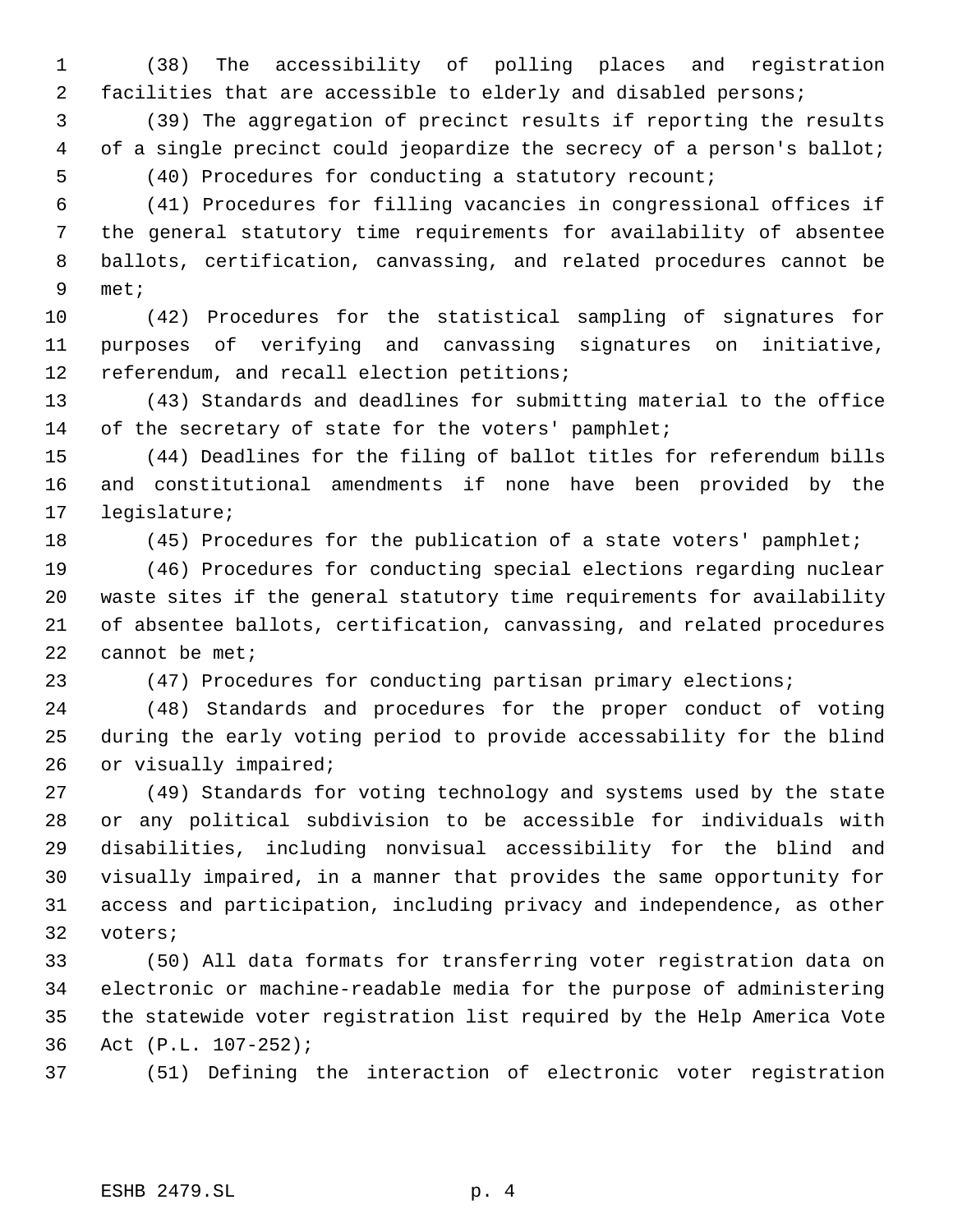election management systems employed by each county auditor to maintain a local copy of each county's portion of the official state list of registered voters;

 (52) Provisions and procedures to implement the state-based administrative complaint procedure as required by the Help America Vote Act (P.L. 107-252); and

 (53) Facilitating the payment of local government grants to local government election officers or vendors.

 **Sec. 2.** RCW 29A.12.080 and 2003 c 111 s 308 are each amended to read as follows:

 No voting device shall be approved by the secretary of state unless it:

(1) Secures to the voter secrecy in the act of voting;

 (2) Permits the voter to vote for any person for any office and 15 upon any measure that he or she has the right to vote for;

 (3) Permits the voter to vote for all the candidates of one party 17 ((or in part for the candidates of one or more other parties));

 (4) Correctly registers all votes cast for any and all persons and 19 for or against any and all measures;

 (5) Provides that a vote for more than one candidate cannot be cast by one single operation of the voting device or vote tally system except when voting for president and vice president of the United States; and

 (6) Except for functions or capabilities unique to this state, has 25 been tested( $(\tau)$ ) and certified( $(\tau$  and used in at least one other state 26 or election jurisdiction)) by an independent testing authority designated by the United States election assistance commission.

 **Sec. 3.** RCW 29A.12.101 and 2004 c 271 s 109 are each amended to read as follows:

 The secretary of state shall not approve a vote tallying system unless it:

 (1) Correctly counts votes on ballots on which the proper number of votes have been marked for any office or issue;

 (2) Ignores votes marked for any office or issue where more than the allowable number of votes have been marked, but correctly counts the properly voted portions of the ballot;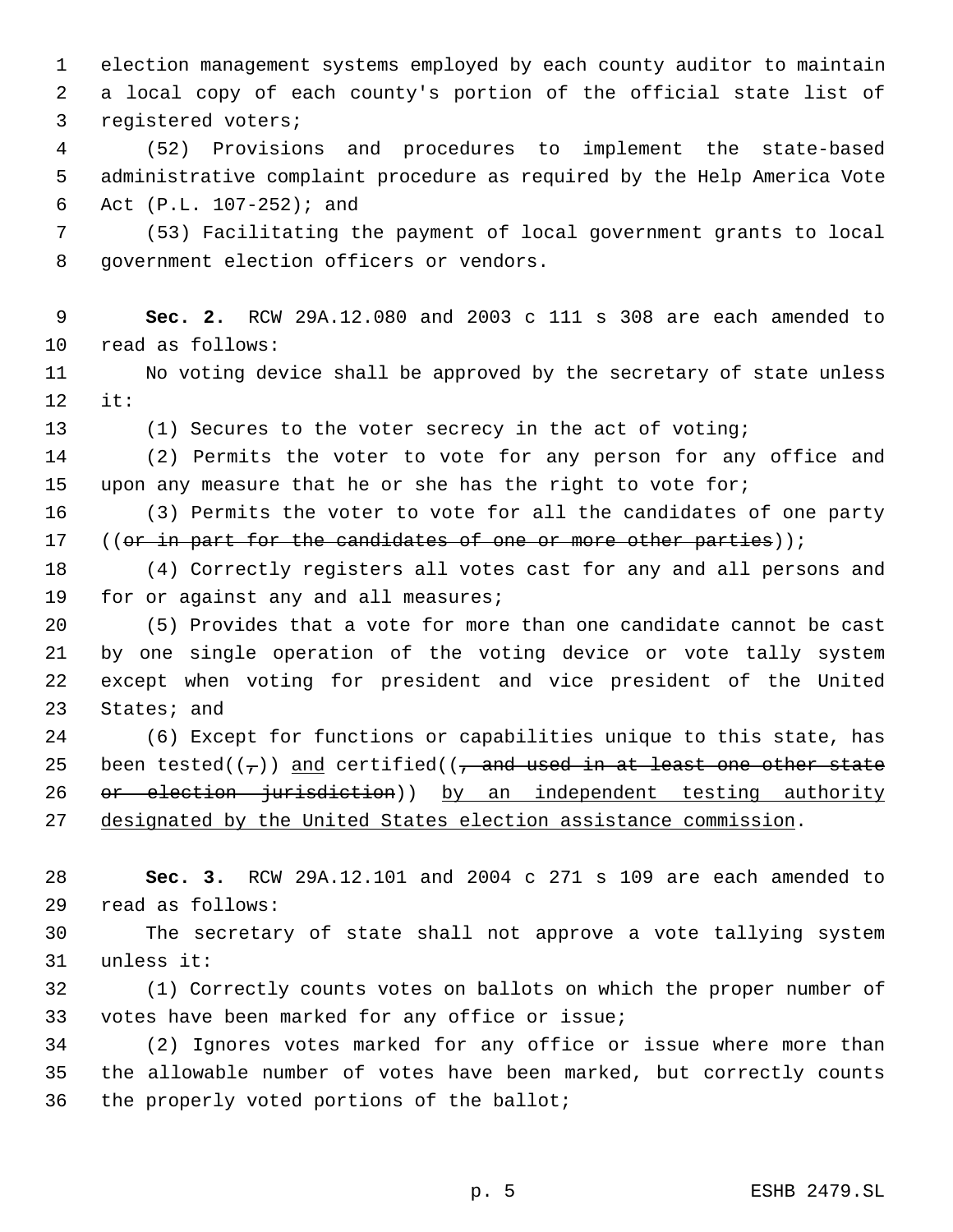(3) Accumulates a count of the specific number of ballots tallied for each precinct, total votes by candidate for each office, and total votes for and against each issue of the ballot in that precinct;

 (4) Produces precinct and cumulative totals in printed form; and (5) Except for functions or capabilities unique to this state, has 6 been tested( $(\tau)$ ) and certified( $(\tau)$  and used in at least one other state 7 or election jurisdiction)) by an independent testing authority designated by the United States election assistance commission.

 **Sec. 4.** RCW 29A.40.110 and 2005 c 243 s 5 are each amended to read as follows:

 (1) The opening and subsequent processing of return envelopes for any primary or election may begin upon receipt. The tabulation of absentee ballots must not commence until after 8:00 p.m. on the day of the primary or election.

 (2) All received absentee return envelopes must be placed in secure locations from the time of delivery to the county auditor until their subsequent opening. After opening the return envelopes, the county canvassing board shall place all of the ballots in secure storage until after 8:00 p.m. of the day of the primary or election. Absentee ballots that are to be tabulated on an electronic vote tallying system may be taken from the inner envelopes and all the normal procedural steps may be performed to prepare these ballots for tabulation.

 (3) Before opening a returned absentee ballot, the canvassing board, or its designated representatives, shall examine the postmark, statement, and signature on the return envelope that contains the security envelope and absentee ballot. They shall verify that the voter's signature on the return envelope is the same as the signature 28 of that voter in the registration files of the county. Verification may be conducted by an automated verification system approved by the secretary of state. A variation between the signature of the voter on the return envelope and the signature of that voter in the registration files due to the substitution of initials or the use of common nicknames is permitted so long as the surname and handwriting are 34 clearly the same. For registered voters casting absentee ballots, the date on the return envelope to which the voter has attested determines the validity, as to the time of voting for that absentee ballot if the postmark is missing or is illegible. For out-of-state voters, overseas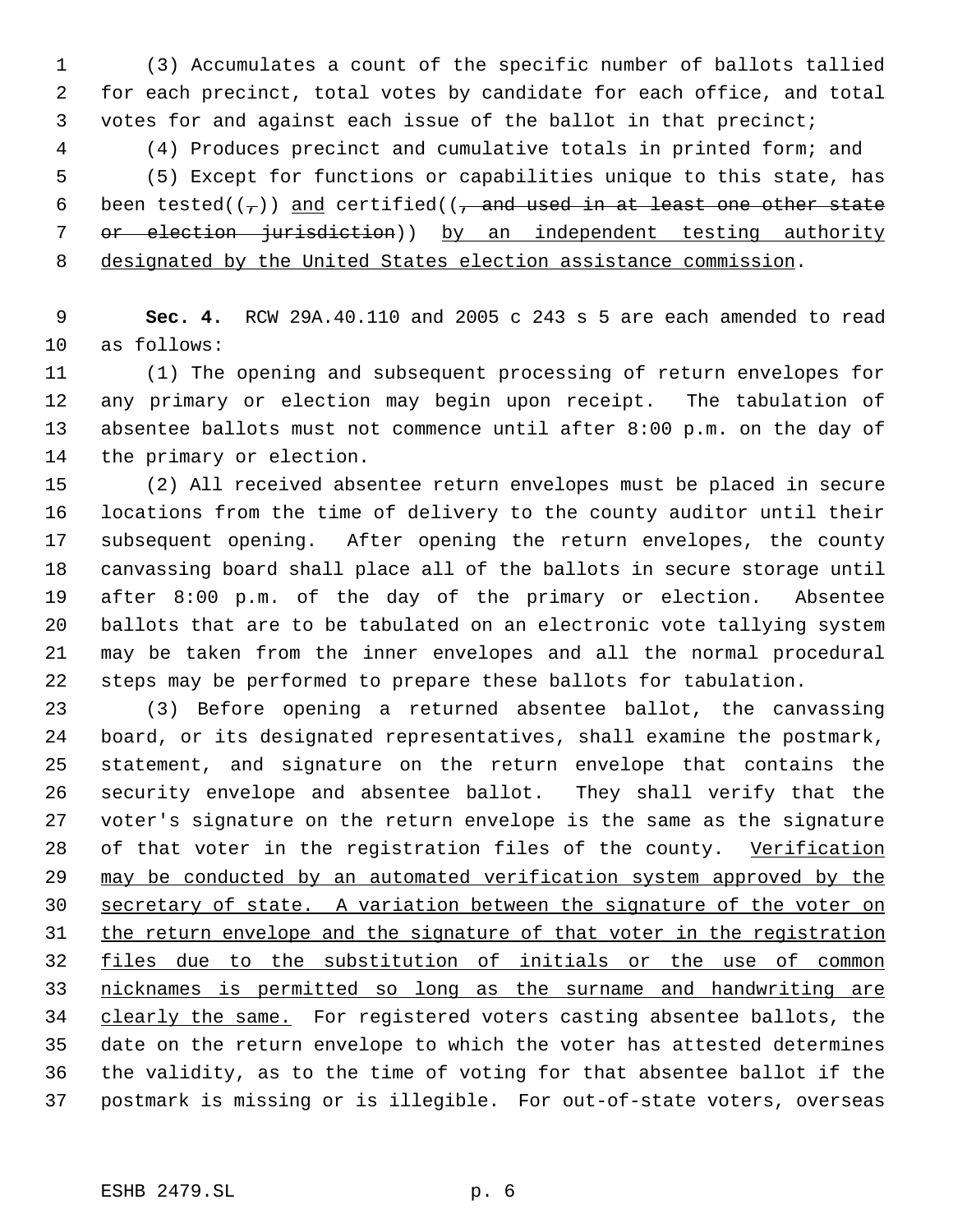voters, and service voters stationed in the United States, the date on the return envelope to which the voter has attested determines the 3 validity as to the time of voting for that absentee ballot. ((For any absentee ballot, a variation between the signature of the voter on the 5 return envelope and the signature of that voter in the registration files due to the substitution of initials or the use of common nicknames is permitted so long as the surname and handwriting are 8 clearly the same.))

 **Sec. 5.** RCW 29A.46.020 and 2004 c 267 s 302 are each amended to read as follows:

 "Disability access voting period" means the period of time starting 12 twenty days before an election until ((one day before)) the day of the election.

 **Sec. 6.** RCW 29A.46.110 and 2004 c 267 s 304 are each amended to read as follows:

16 ((At the discretion of the county auditor,)) In-person disability 17 access voting ((may take place during the period)) must be available starting twenty days before the day of a primary or election and ending 19 the day ((before)) of the election. During this period, the county auditor must make available a voting system certified by the secretary 21 of state for disability access. The auditor shall maintain a system or 22 systems to prevent multiple voting. ((The end of the disability access voting period in each county will be determined by the auditor's need and ability to print and distribute poll books to the polls in order to 25 prevent multiple voting.))

 NEW SECTION. **Sec. 7.** A new section is added to chapter 29A.46 RCW to read as follows:

 (1) The legislature finds that the elimination of polling places resulting from the transition to vote by mail creates barriers that restrict the ability of many voters with disabilities from achieving the independence and privacy in voting provided by the accessible voting devices required under the help America vote act. Counties adopting a vote by mail system must take appropriate steps to mitigate these impacts and to address the obligation to provide voters with